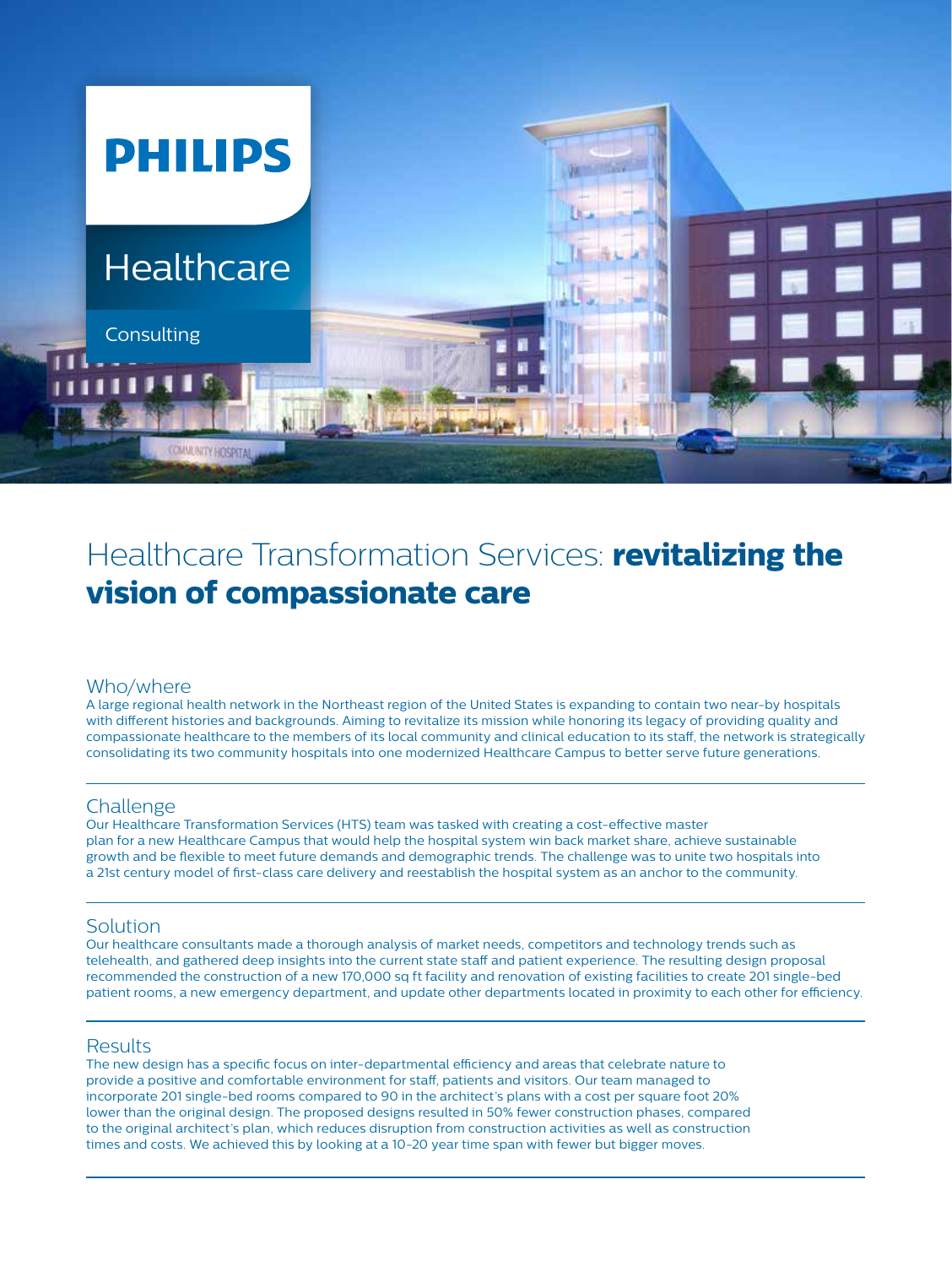#### **Revitalizing the compassionate care vision**

A well-respected community hospital in the Northeast region of the United States was, in part, founded by a religious order in the early 20<sup>th</sup> century. Their mission was to provide quality and compassionate healthcare that improved the physical, psychological and spiritual well-being of the members of its community. Clinical education was also a fundamental driver of their organization. After over a hundred years of hard work, their efforts have resulted in a remarkable legacy of essential healthcare programs and services that are greatly appreciated by its community. In the past decade, changes in the healthcare system have greatly changed the hospital as several initiatives were taken to reduce duplicate services in the region. Most recently, the hospital has become part of a large regional health network which recognized the need to renew the hospital's strategic focus and modernize its facilities so it can continue to serve the present and future healthcare needs of the people in its region.

The regional health network was interested in consolidating this hospital and another community hospital, already in the network, into a single, full-service Healthcare campus. Philips Healthcare Transformation Services was asked to evaluate this approach and create an overall enterprise campus master plan that would support long-term growth and offer flexibility in meeting new needs and challenges.

#### **This concept aims to:**

- Unify two hospitals into a singular, strengthened brand that honors both the original, religious institution and the new hospital ownership.
- Deliver an exceptional patient care experience by introducing key amenities such as singlebed rooms throughout the hospital.
- Streamline clinical workflows and patient travel by
- evaluating placement of complementary departments. • Incorporate innovative technologies, such as telehealth
- connectivity, to support future personalized care services. • Reduce the time and effort of realizing a new
- Health Campus that makes efficient use of space and has lower long-term costs.

#### **The Philips difference**

Our Healthcare Transformation consultants look beyond the bricks and mortar to envision an ideal patient and staff experience that is valuable for all stakeholders.

- Data Analytics: We collect quantitative and qualitative data to establish the "as is" situation, identify gaps and opportunities, forecast key trends and define requirements.
- and patient needs netps us design in<br>and value-driven environments and • Design Thinking for Healthcare: Our expertise in clinical workflows and staff and patient needs helps us design novel experiences for healthcare facilities.
	- Co-creation: By involving all stakeholders in the process, we create richer concepts and streamline the acceptance and implementation process.
	- Best Practices: We measure and evaluate recommendations against best practices from our vast network of global clinical partners and projects, as well as our significant body of scientific studies from Philips Research.



10%

20% 30% 40% 50% 60% 70% 80% 90% 100%

**Figure 1: The left figure shows a projected decline in the overall population for the county of 8.3%, while the right figure shows that the number of people aged over 65 is projected to increase by 7% over the same period1 .**

)<br>1 Cornell University Program on Applied Demographics, 2015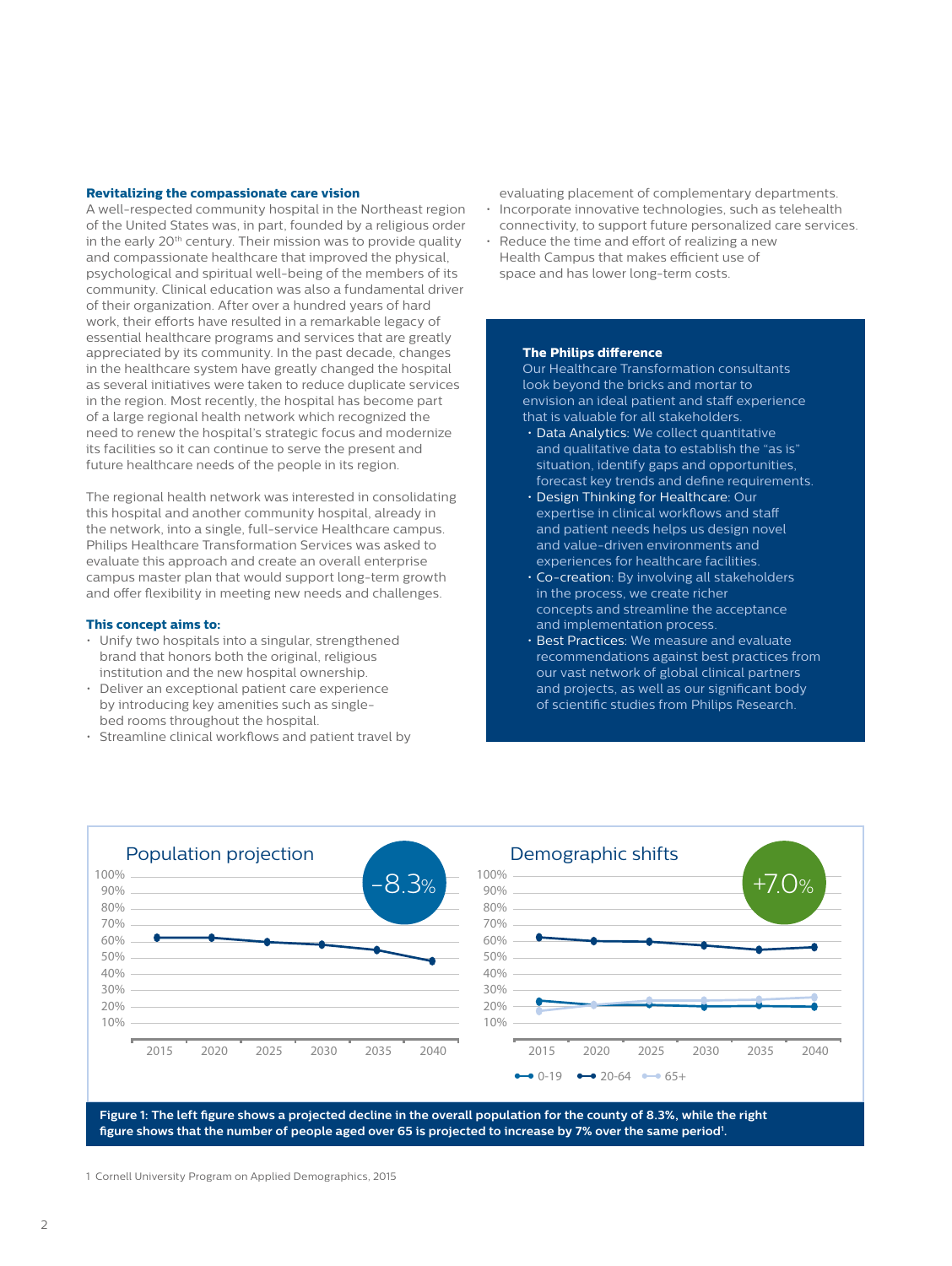#### **Market assessment**

To get a clear view of the services required and patient volumes anticipated for the new full-service medical facility, our consultants and data analysts began the assignment by making a thorough analysis of the community's future needs, the current market situation and perceptions about the current hospital services.

#### Population and demographic trends

Information about projected population numbers and demographic shifts from 2015-2040 for the hospital county was collected and analyzed to determine future patient volumes and service requirements.

Out of this analysis came two key conclusions. The population projections for the county show a forecast reduction in the total population of 8.3% between 2015 and 2040. Over the same period, the number of people aged 65+ is expected to increase by 7.0%<sup>1</sup>.

#### **Market and competitor assessment**

Research on key patient segments, market characteristics, volume trends and projections was also carried out to determine the type and volume of medical specialties required to serve future patient groups. This research helped the project team identify current strengths and areas for improvement in the hospital's existing services.

The data<sup>2</sup> confirms that the hospital is one of the larger facilities in the area and still has a large market share in many service lines due to its well-established presence in the community. However, newer, smaller and more specialized centers are taking some market share.

An innovative full-service Health Campus could guard and maintain the new hospital's market position.

#### **Community perception**

Before defining the way forward for the Healthcare Campus, it was vital to obtain an objective understanding of how the hospital was perceived by its community – patients, visitors and staff. To do this, our consultants collected and analyzed information from national and local surveys, and interviewed and observed staff and patients at the hospital.

The HCAHPS (Hospital Consumer Assessment of Healthcare Providers and Systems) survey is the standardized, publicly reported survey of patients' perspectives of hospital care, which has been carried out in the US since 2006. It is a survey instrument and data collection methodology for measuring patients' perceptions of their hospital experience. **58**%

The HCAHPS scores for this hospital were very good, **General medicine** The HCAHPS scores for this hospital were very good,<br>with 76% of patients saying they would strongly recommend<br>the bospital the hospital. **75**%



2 New York State Department of Health Statewide Planning and Research Cooperative System (SPARCS)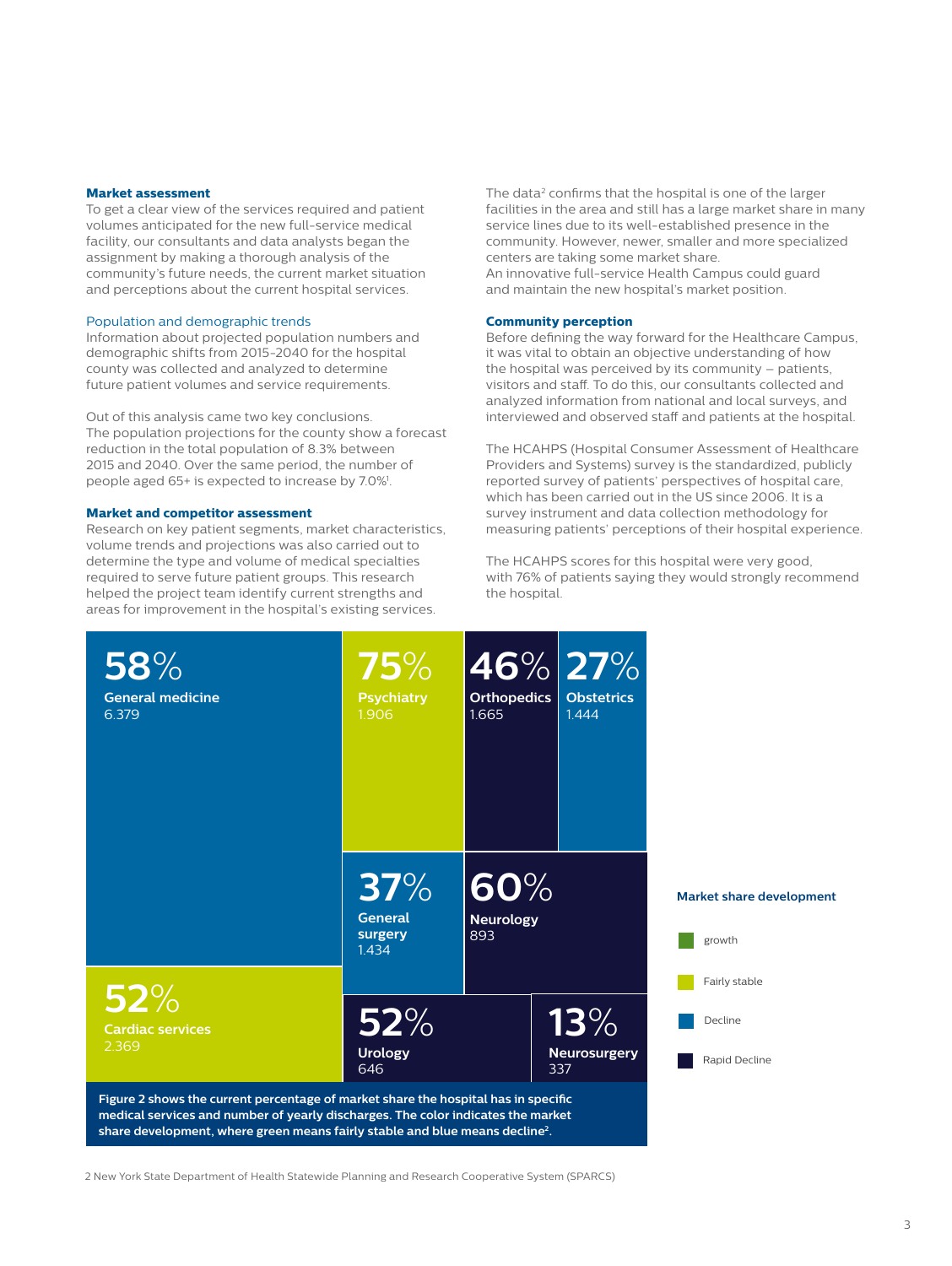

#### **Staff insights**

Feedback from staff surveys and interviews was analyzed to gain insights into how staff value the hospital and its working environment. These efforts resulted in two clear strengths that could be leveraged for the new Health Campus:

- Serving their community 75% of staff live in the local area because of strong ties with their family, friends and community and 55% of staff have worked 11+ years at the hospital. Pride in serving their community is an important driver for staff satisfaction.
- Education survey results indicate that 66% of staff rate the hospital as providing good continuing education opportunities.

Based on the full market assessment it was clear that the unified Healthcare Campus should develop a growth strategy that builds on its high satisfaction scores as well as its historical connection to the community to counter the loss of marketshare. Our consultants worked with the client project team to develop a vision to support the creation of a unified Healthcare Campus.

Establish a visionary roadmap to "facilitate the united delivery of innovative, high-quality, compassionate healthcare that inspires staff, instills trust in the community, and honors a rich heritage."

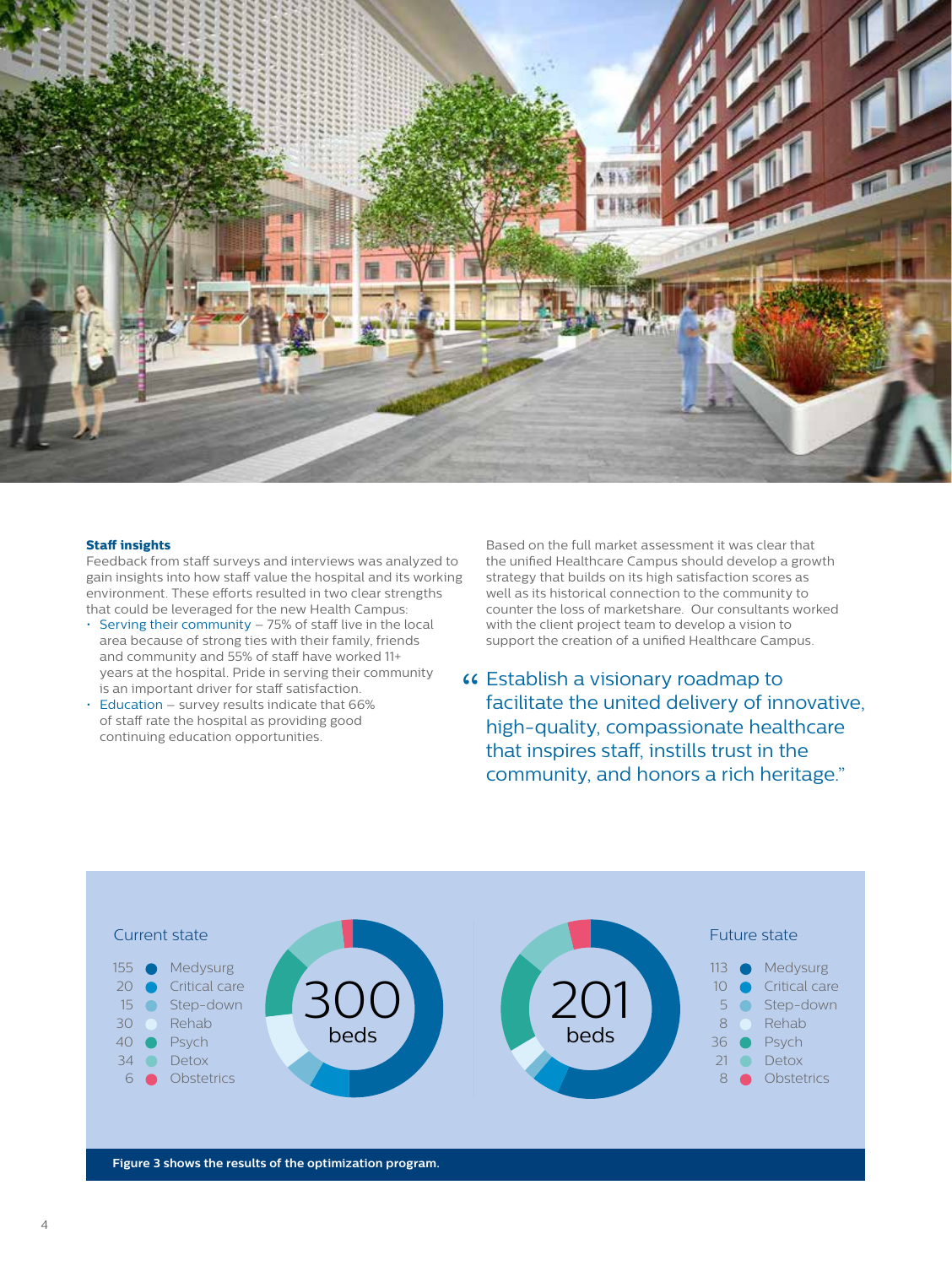

### **Optimization program**

Our team then used the projected patient volumes and bed demand models to calculate the campus requirements and overall architectural program. The overall number of beds from the original plan was reduced by about one third by rightsizing departments based on growth projections, planned transfer of outpatient services, and new service lines such as telehealth.

#### **New designs**

Initially, the hospital board had planned to make many smaller incremental changes to the existing building to realize the Health Campus, and an architect had made a proposal for this. However, in discussions with the hospital stakeholders it became clear that there were drawbacks to this approach.

- in the end this may hamper optimal collaboration **Future State Flow Design** • Many compromises would have to be made in the envisioned concept to keep the changes small and and patient handling between departments.
	- It would not be possible to realize 100% singlebed rooms to provide a world class patient experience, which was a key goal for the project.
	- Each incremental improvement would involve construction work, meaning the hospital would look and feel like a building site for decades.

Together with the project team our team of designers, clinicians and architects set out to make an alternative plan that would support the hospital in achieving their vision – in fewer, larger steps.

#### **Streamlining workflow**

By placing departments with frequent interaction adjacent to one another, we were able to simplify workflows and streamline circulation to support staff efficiency and wayfinding for patients.





**Figure 4 shows the complex flow pattern involved with the original architect's plan (top) and the simplified flow pattern proposed in the new spatial designs (below).**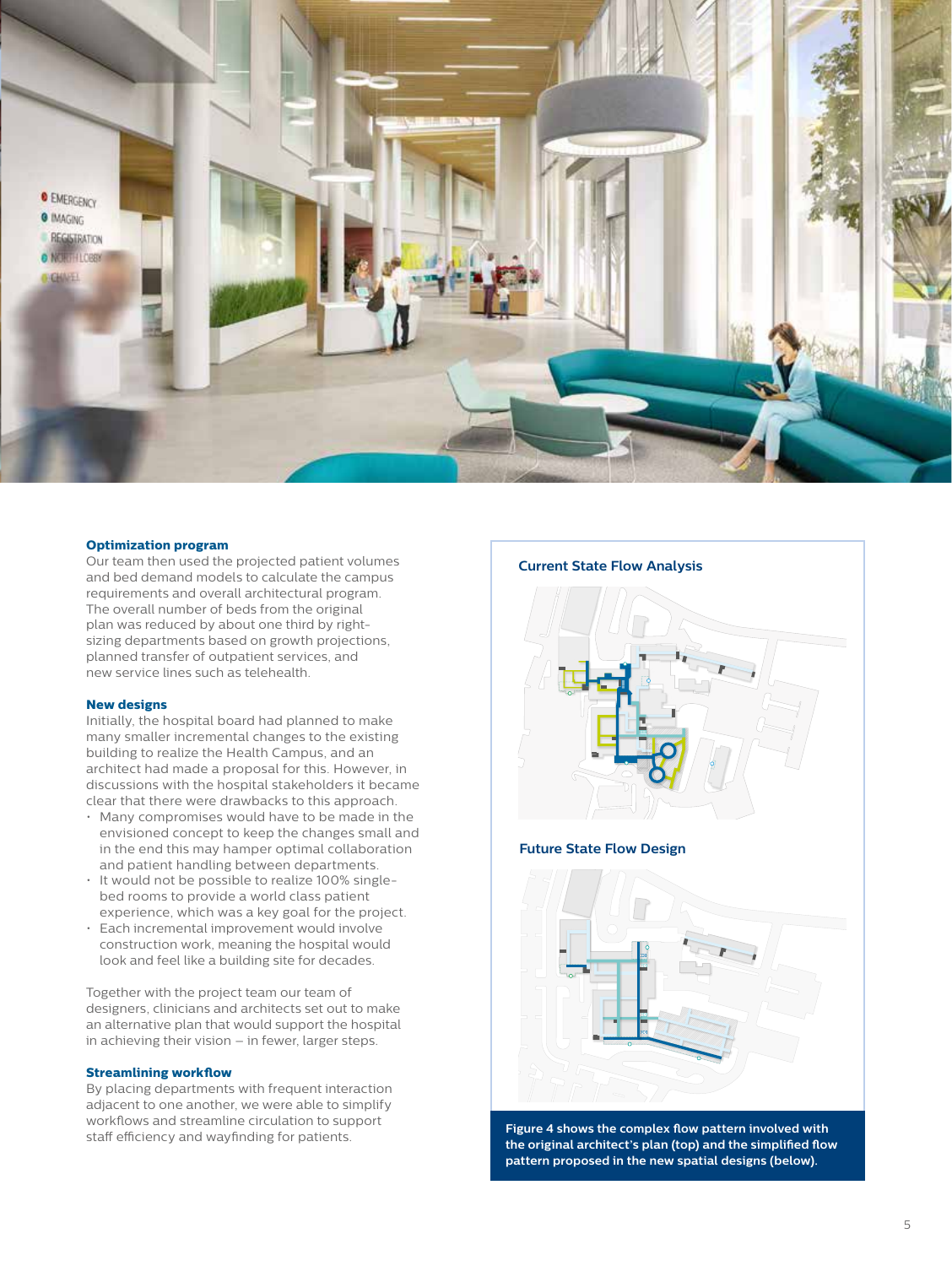#### **Efficient design for single-bed rooms**

To provide a world class patient experience in the new Healthcare Campus, it was vital that the new facility be equipped fully with single-bed rooms. The original architect's plan had only 90 single-bed rooms, whereas our team managed to incorporate 201 single-bed rooms with a cost per square foot 20% lower than the architect's design.

#### **Half the construction phases**

By focusing on fewer construction phases, our team managed to reduce phasing by half, from 38 to 17 phases. This can also reduce the management effort and burden on staff and patients associated with construction work.

#### **The value of strategic design thinking**

The hospital board was very impressed with how the Philips team approached and carried out the project. They appreciated the structured way our team started the engagement by defining the market needs and technological innovations. As a Philips strategic partner, they valued the depth of experience and insight the team was able to bring to the project in conceptualizing a vision of the future. The project has symbolized the unification of two campuses and hospital systems, and has served as a catalyst for both systems to build a relationship and rally around.



**Figure 5 shows a concept for a single-bed patient room in the new Health Campus.**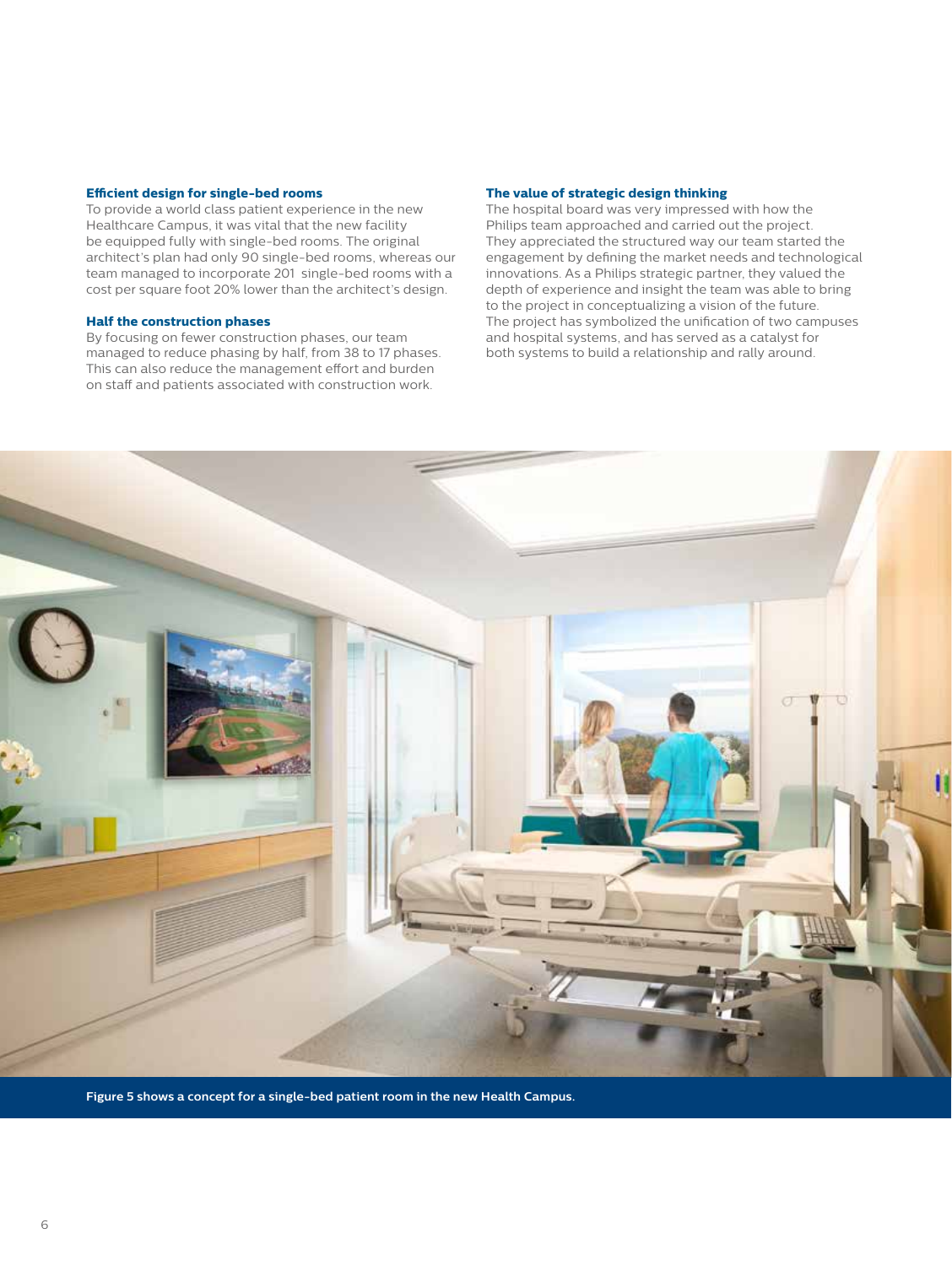# *Campus Future Growth Plan*

**Campus design and phasing for future expansion**